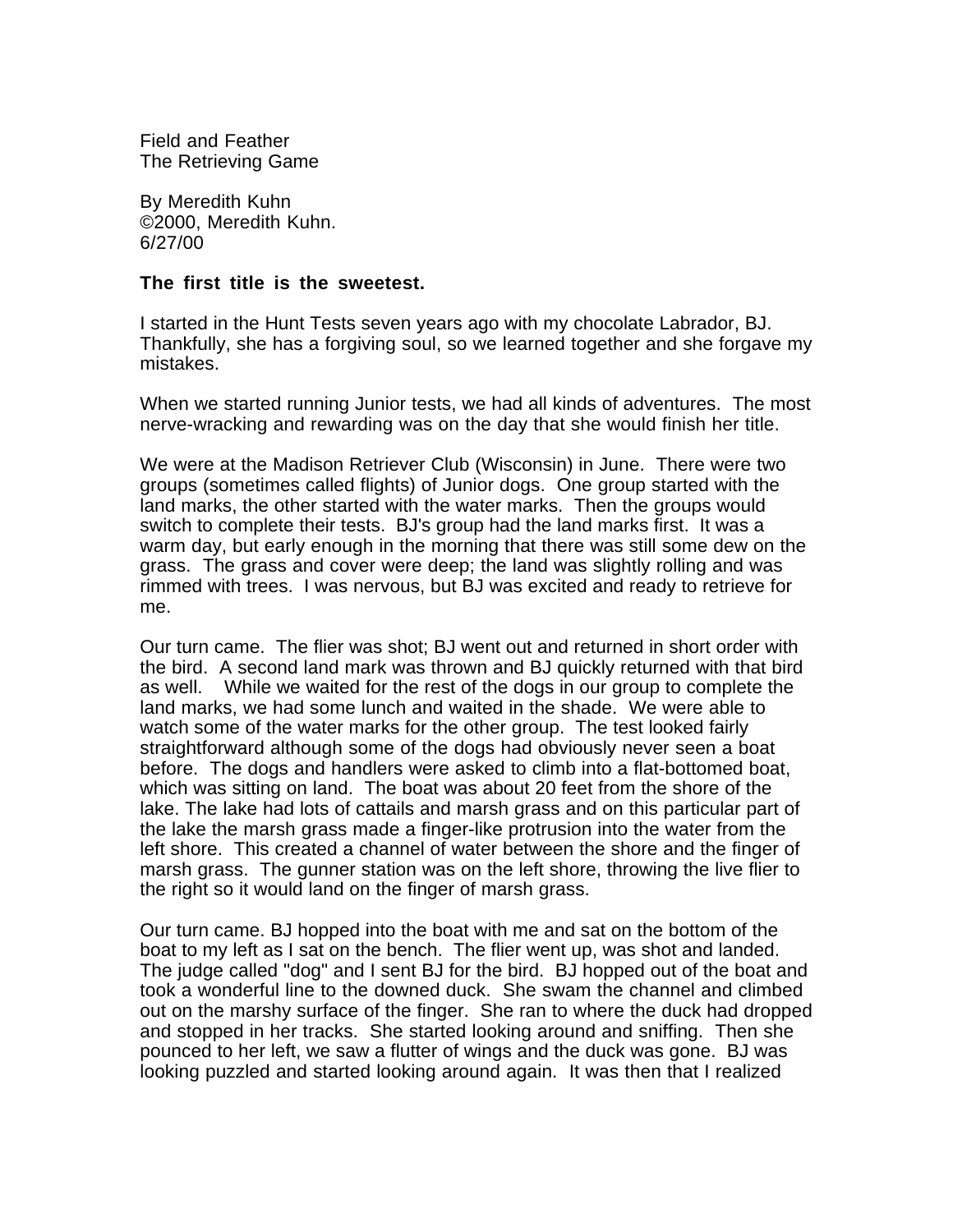what was happening--the duck was only wounded and it was DIVING on her! She kept losing it under the surface of the marsh grass.

The duck dove and seemed to disappear. Confused, BJ slid back into the water and started swimming back to me. I called to her, "BJ, fetch it up!" and she immediately turned in the water, heading back to the finger of marsh grass. The chase began. BJ started tracking the duck, the duck diving, resurfacing a few feet away, and diving again. The chase went from the finger of marsh grass to the left shore--the duck was heading for the timber!

I was standing at the line, heart in my throat, knees wobbly. I could hear the judges behind me: "We have to give her a high score on marking because she went directly to the fall. And we have to mark her high on trainability because she went back out when the handler told her to--and we have to mark her high on perseverance because she is tracking the duck."

Now I couldn't even see BJ. Occasionally, I could catch a glimpse of the tip of her tail through the cover or the underbrush. Sometimes you could see the cattails or the grass waving as BJ pushed her way through. Now what? BJ kept tracking, the duck kept running, the judges kept judging. The gallery was hushed. How long could this go on? Would the judges tell me to call her in? What next?

All of a sudden, one of the judges yelled, "She's got it! She's got it!" Here came BJ, down the left shore, past the gunner station, duck swinging from her mouth. The gallery burst into applause. I took a deep, much needed breath. BJ was trotting along, not in any great hurry, making her way back to me. BJ brought me that duck, clutched firmly around its neck. BJ heeled, presented me with the troublesome duck and wagged her tail. I handed the duck to the nearest judge and shakily put BJ's slip lead back around her neck. Both judges smiled and said, "Nice job!"

As I ran up the hill back toward my husband and the gallery, I heard a series of comments:

"Great job!" "My dog wouldn't do that!" "I hope my dog's flier is DEAD!"

For the rest of the afternoon, strangers kept coming up to congratulate me on my dog's perseverance and a job well done. All I could do was grin and hug BJ. When the test was over and ribbons were being presented, I almost couldn't utter the word "Title" to let everyone know that this was the final of four qualifying scores for our JH.

At age 11, BJ now spends most of her time keeping the couch company and teaching the younger dogs how to respect their elders. BJ was not the fastest dog in the field and she never went beyond a CD and Junior Hunter. Her ribbons are looking a bit faded and are surrounded by brighter ribbons of